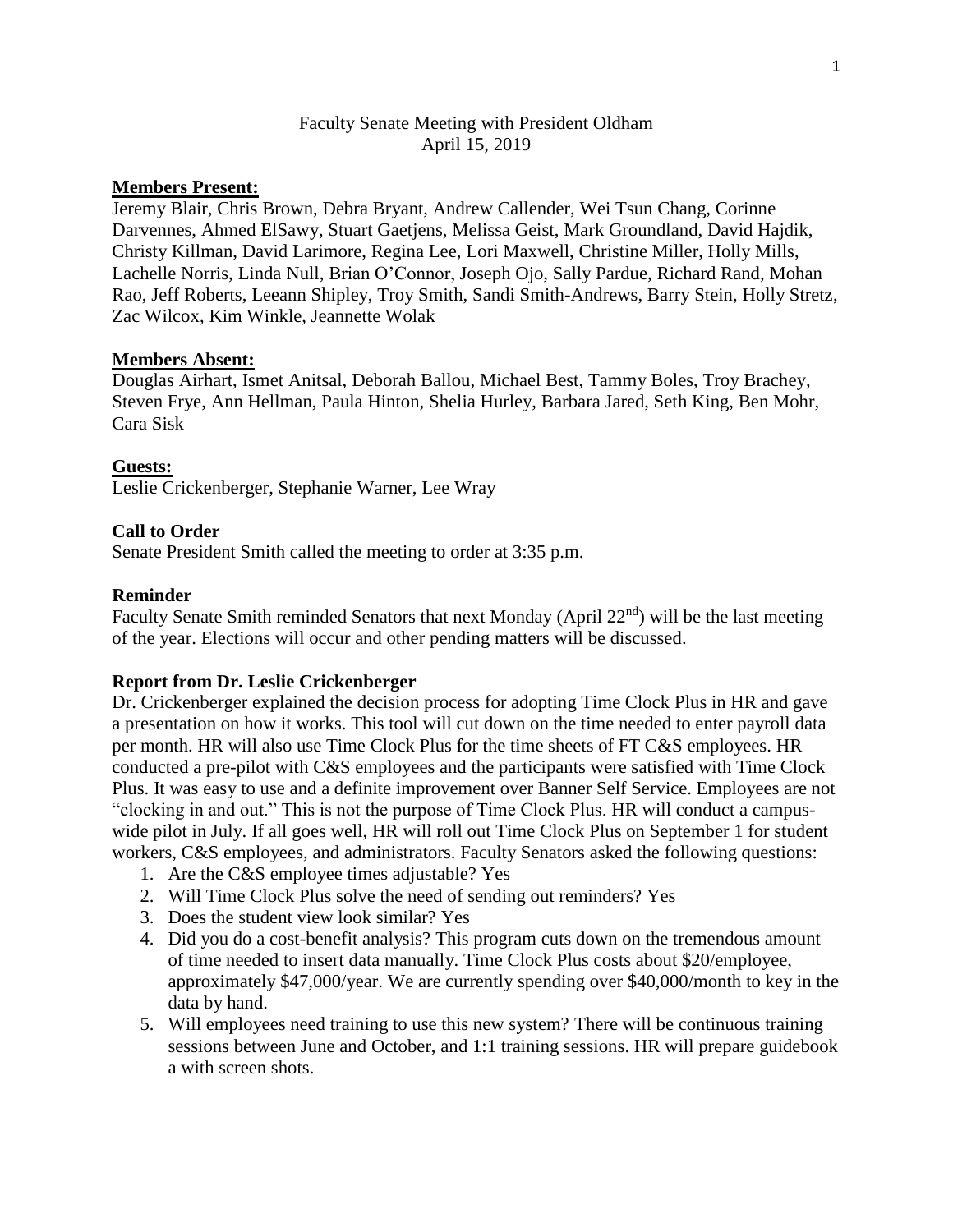- 6. Some pre-pilot participants thought they were testing the new system for students and did not understand that it was for clerical staff as well. Dr. Crickenberger responded that they should not have thought it was just for students. HR was clear that Time Clock Plus is for C&S staff. HR has received consistently unfavorable feedback on Banner Self Service.
- 7. Students cannot access Time Clock Plus when in class. If a class is cancelled, could they use the free time to work? No, students on a federal work-study program cannot work even if a class is cancelled.
- 8. Do faculty enter their sick leave hours in Banner? No
- 9. What is the plan if the network crashes? Time Clock Plus will still work.
- 10. Can students use this program on their phones? Yes
- 11. Will TechConnect speak to Time Clock Plus? You can upload mass schedules and assign them in Time Clock Plus. Dr. Crickenberger will look into this question further.
- 12. Does Time Clock Plus apply to graduate students? No

Dr. Crickenberger clarified that Time Clock Plus will be funded from HR's budget. It does not represent an additional expense. She proposed that faculty members use Time Clock Plus for entering sick leave requests only. Either faculty or their clerical staff can submit these requests. It would be helpful.

# **President Oldham's Opening Comments**

President Oldham thanked Senators Lee and Darvennes for their work throughout the years and wished them well on their upcoming retirements. He noted the success of several events on and around campus: Spring Alumni weekend, Baja competition, banquets, award ceremonies, Windows on the World, to name a few.

# **Topics of Conversation with the President**

# Budget matters

President Oldham is confident that the State legislature will pass the Governor's proposed budget in a few weeks. If all goes well, Tennessee Tech will receive approximately 4.5 million dollars in additional State support, bringing the total State appropriations to almost 60 million dollars. He noted a possible tuition increase of around 2.3%, pending Board of Trustees' approval. The Budget Committee has been examining cost escalators, such as promotion increases and utilities. Furthermore, Tennessee Tech should commit 2 million dollars to restore the fund balance. All of these factors indicate that there will be few additional resources in next year's budget. They are taking a very conservative stance on the budget this year and building in a 2.3 million dollar drop in tuition revenue into it. They will know more in September. Overall, the budget is not looking too bad. Faculty Senators asked the following questions:

- 1. Do you concur with a recent Senate motion that states that promotion raises should be funded through the overall budget, and not through merit raise funds? The President responded that this is his intention as well. The President also mentioned the uncertainty of a general salary raise for faculty this year. Promotion raises, of course, will be funded.
- 2. How is budget planning better now than before? We have a group that serves on a strategic planning committee. They look at data and try to do as much predictive analysis as possible. Many resources are vulnerable to enrollment fluctuations. They are trying to build in a "safety net" (fund balance) to deal with some of the budget shortfall due to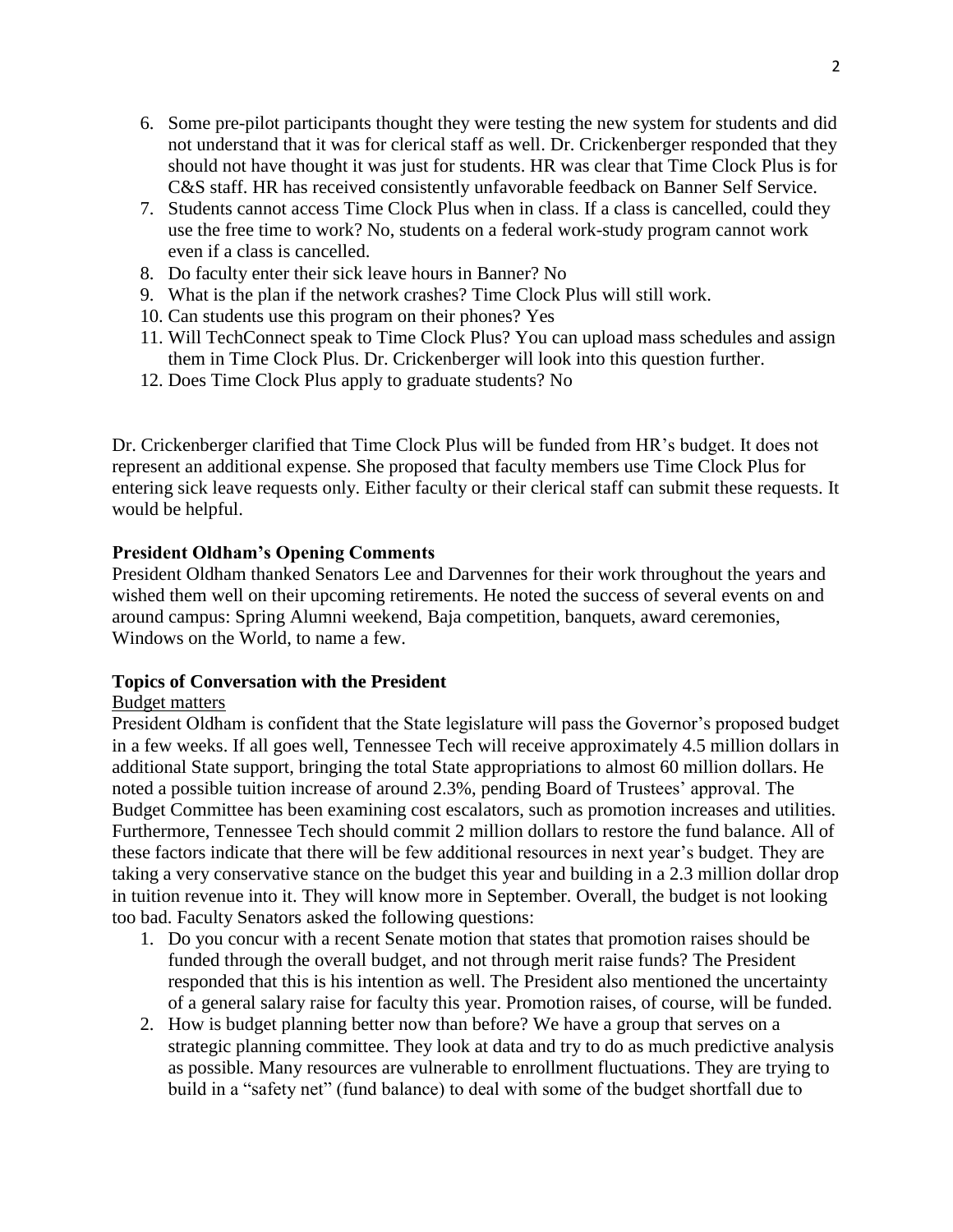drops in enrollment. They are also holding off on deciding on any salary raises for faculty until the fall semester.

- 3. How is the new VP for enrollment adjusting to Tennessee Tech and our enrollment challenges? Dr. Johnson is systematically reshaping how we recruit, market, and predict enrollments. There is much more to do. We need to improve recruiting.
- 4. Have you heard of a current bill (0707) before the legislature that aims to compensate adjunct professor \$1000 / credit hour? Yes. President Oldham thinks that it is still in committee. Lee Wray will look into it.
- 5. While we may not be able to predict enrollment numbers, we can control how we spend on campus. Academic Units are feeling squeezed. President Oldham countered with data he accessed today. Since 2015, College budgets have increased by 12%, while enrollments have dropped by 11%. The split between Academic and Administrative was 50/50, but now it is 60 (Academic)/40 (Administrative). In 2012, the student/faculty ratio was 22:1; now it is below 18:1. The Colleges are receiving money. As an institution, we invest in people. The budget model indicates that if enrollments continue to decline, then putting money in personnel may not be wise. At some point, you have too many people.

A Faculty Senator observed that since 2016, Colleges began paying for accreditation costs. This is a modest cost, according to President Oldham, compared to the total dollar amounts in each College.

Another Faculty Senator observed that it would be interesting to see the same type of comparison concerning spending on the administrative side, the numbers and the increases for positions. Are we making the right choices for Tennessee Tech? President Oldham acknowledged the fairness of the question. According to THEC data from 5-6 years ago, all of the TN universities dedicate 18-20% of their E&G budget to operational support and administrative support. Tennessee Tech is no different. The numbers of noninstructional staffing at Tennessee Tech is lower than those numbers at sister institutions. The salaries of Tech administrative personnel is lower than those salaries at other TN universities.

President Oldham noted that tenured and tenure-track faculty at Tennessee Tech represent 80% of the full-time faculty. This is a fixed cost and ties our hands on how we may respond to budget situations. This is significantly higher than our peer institutions. A Faculty Senator argued that this 80% connotes stability and strength and expressed uneasiness about couching this statistic in terms like, "it ties our hands."

- 6. There is a perception amongst faculty that the Office of Sponsored Research misused money on inappropriate activities. Faculty had worked hard to earn this money. How is the search going for the Vice President of Research and Economic Development? The search committee is formed and meetings are underway.
- 7. The salaries in the College of Business are amongst the highest in the university. When asked if they could hire full-time instructors, the administration denied their request. Would this not be more economical? President Oldham expressed needing to know more details. These decisions are best made at the departmental level. There are budgetary realities in play.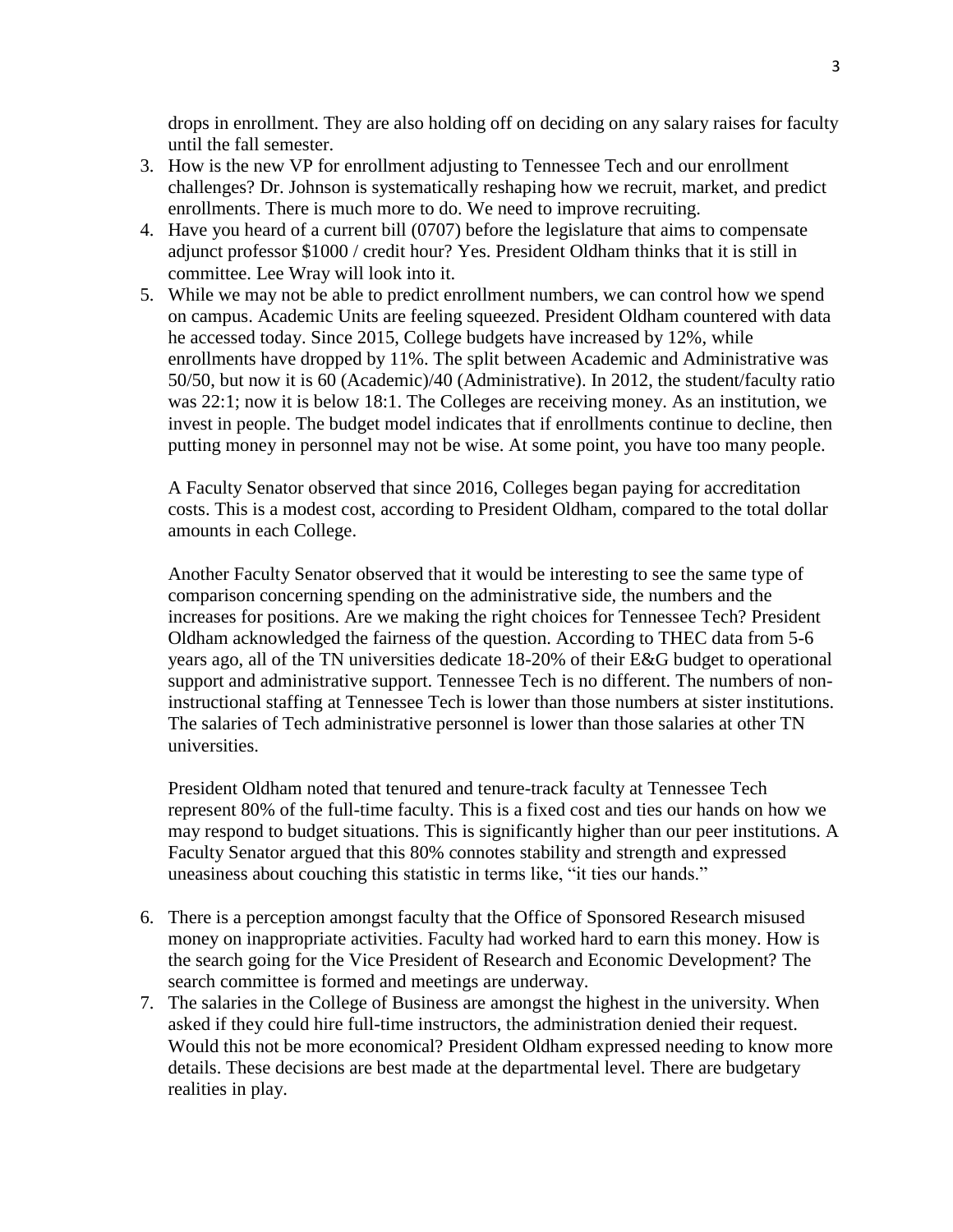- 8. Several Board of Trustee members, and others, have expressed concern with faculty members coming up for promotion early. This should be examined.
- 9. A Faculty Senator indicated that the administration took 60% of lapsed money from academic units earlier this year for strategic investments. Is this true or is this money being used to cover our deficit? The President responded that these funds are being used as an investment pool. It has been hard to build up this pool due to Tennessee Promise and other factors. Lee Wray offered to provide a spreadsheet prepared by Dr. Stinson to show the use of these investment funds. Faculty Senators agreed that this information should be available to alleviate concerns about budget cuts and the lack of new initiatives. President Oldham concurred and noted that in order to remain relevant, we need to refresh what we do. He noted that Tennessee Tech has not had to discontinue anything since he has been President so far. A conversation may need to happen if we continue to do new things, maybe there are things we do not need to do any more. A Faculty Senator indicated that the College of Business discontinued the campus-based MBA program. It is now solely online.
- 10. What is happening with the money from the new Carnegie classification? This money is part of the overall budget. Tennessee Tech's commitment to Ph.D. Programs remain intact. However, we cannot earmark this money at this time. A Faculty Senator in the College of Engineering indicated that his department would not likely be able to admit new students because graduate courses currently have few students in them. President Oldham pointed out that Ph.D. programs should not strictly depend on institutional dollars. External dollars are necessary.
- 11. Should we do away with out-of-state tuition for graduate students? This would attract more Master's students to our programs. The President has been thinking about this question for some time. Before it would not have worked because if we had cut this tuition in half, we would have lost a considerable amount of money from those out-ofstate graduate students currently on campus. Now there are fewer out-of-state graduate students on campus, so it would be easier to do. They are continuing to examine this proposition. Faculty Senators indicated that the graduate student market is national. President Oldham agreed, but he needs to consider existing budgetary restraints.
- 12. A Faculty Senator asked about the incoming \$6 million in new resources and if it included the \$3 million for Engineering and the \$2 million in Carnegie funding. The President clarified that the Carnegie funding for this year was \$900 thousand, bringing the total recurring funds to \$2.1 million. These are recurring funds in the overall budget. We have approximately \$4.5 million of uncommitted funds (including the Carnegie funding of \$900 thousand) that will be used to deal with high priority matters. If we go with a 2.3% tuition increase, then this will generate approximately \$1.5 million. President Oldham shared the approximate costs of the following priority matters:
	- Absorb a loss of \$2.3 million in tuition revenue
	- \$1.3 million for faculty promotions (\$400 thousand), software escalation costs, utility costs (\$500 thousand), graduate assistantships, legislated mandated fee waivers (\$50 thousand), and the full reestablishment of the fund balance (\$2.6 million). The fund balance is a pool of money saved to protect the university against any unforeseen circumstances. These funds have been used to absorb some losses so as not to affect the university's missions.
	- A faculty salary increase of 2% would cost \$1.8 million.